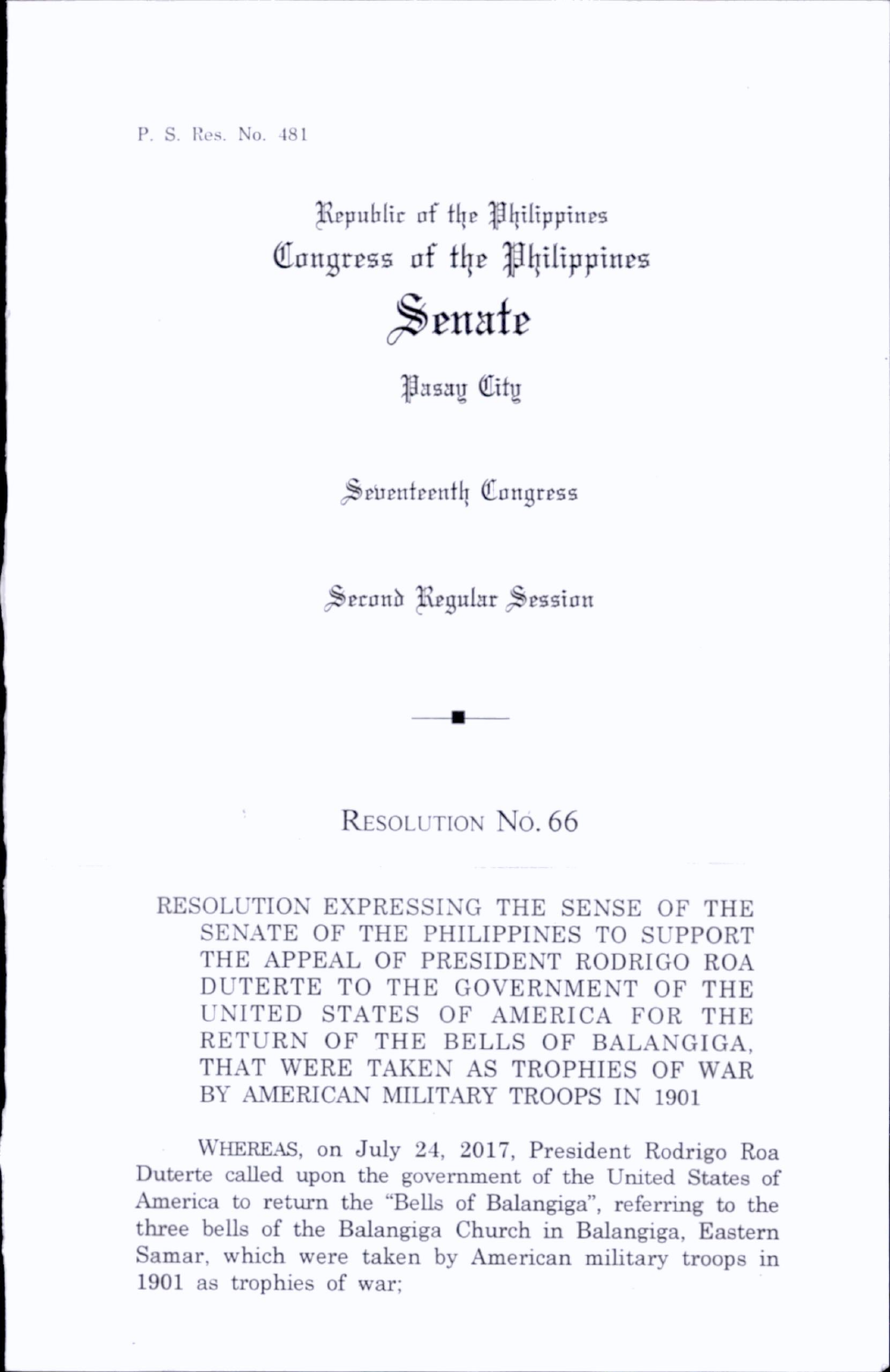WHEREAS, the Bells of Balangiga, with Franciscan Order emblems dated 1863, 1889, and 1896, respectively, continue to remain in the possession of the United States government, two of which are displayed at the Trophy Park of the F. E. Warren Air Force Base in Chevenne, Wyoming, United States of America, and the other one displayed at the 9th U. S. Infantry Regiment in Camp Red Cloud, Uijeongbu, South Korea;

WHEREAS, to our people, especially the people of Balangiga, Eastern Samar, the bells are not just ordinary relics but are symbols of the heroism, bravery, and commitment to freedom of our forebears who fiercely fought for independence and self-determination against the United States military forces during the Fihpino-American War;

WHEREAS, as early as the  $12<sup>th</sup>$  Congress of the Philippines, the Senate gave due importance to this issue through Adopted Senate Resolution No. 48, entitled "A Resolution Calling for the Return by the United States of America of the Bells of Balangiga, Samar and Other Artifacts and War Booties of the Filipino-American War Taken from the Province of Samar", authored by former Senate President Aquilino Q. Pimentel, Jr.;

WHEREAS, in the 14<sup>th</sup> Congress, Senator Loren Legarda filed Proposed Senate Resolution No. 155, entitled "A Resolution Expressing the Strong Sense of the Senate to Urge the Philippine Government to Exhaust AIL Efforts to Persuade the Government of the United States of America to, as an Act of Goodwill and Solidarity Between the People of these Two Nations, Immediately Return the Bells of Balangiga to the Province of Eastern Samar";

WHEREAS, in the  $14<sup>th</sup>$  and  $15<sup>th</sup>$  Congress, Senator Manny \ Tillar filed Proposed Senate Resolution No. 177, entitled "Resolution Expressing the Sense of the Senate for the Return to the Philippines of the Balangiga Bells which were Taken by the US Troops from the Town of Balangiga, Province of Samar in 1901" and Proposed Senate Resolution No. 528, entitled "Resolution Expressing the Sense of the Senate of the Philippines to Request from the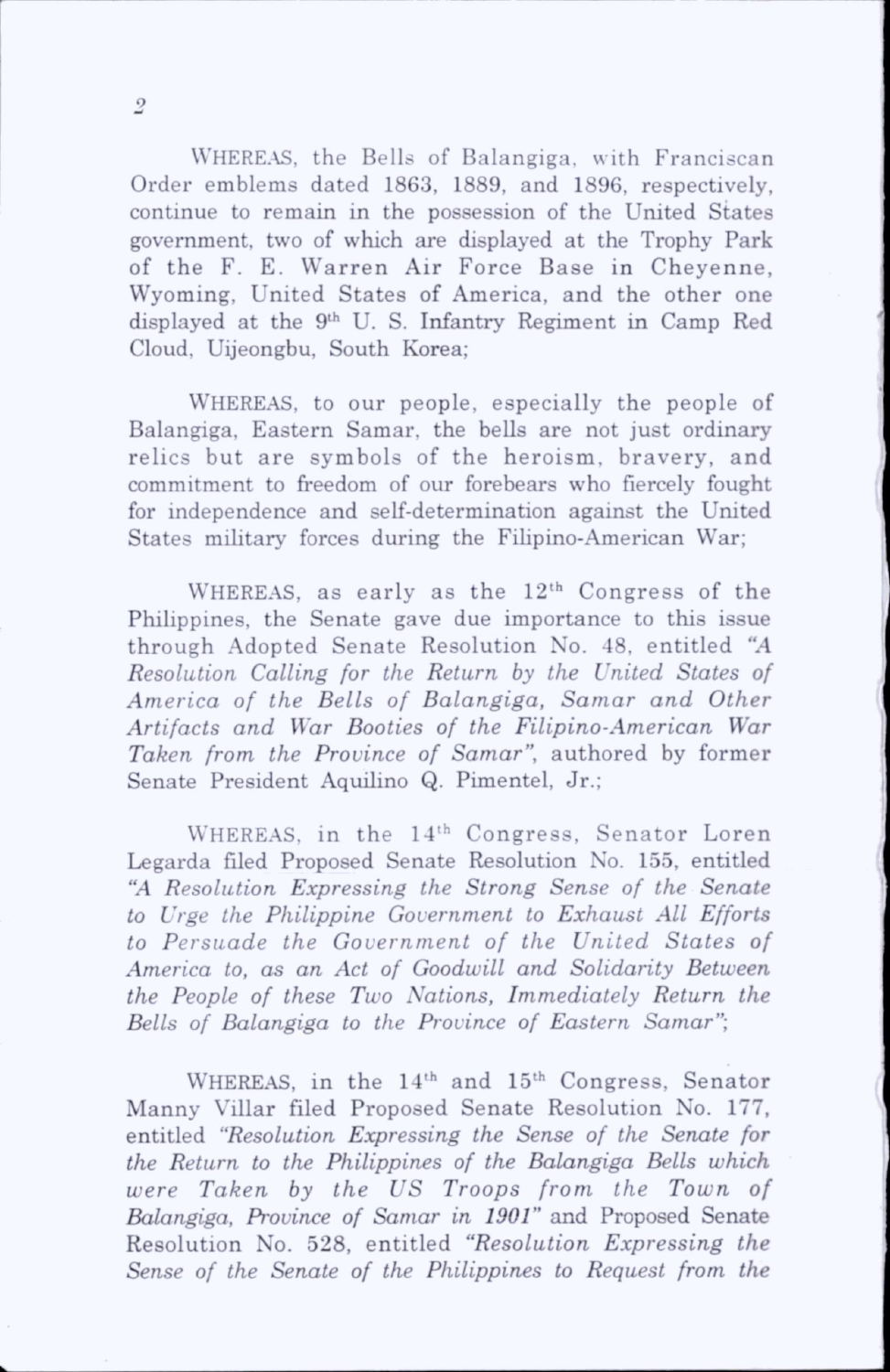Government of the United States of America, the Return of the Balangiga Bells as Token of Eternal Friendship and as a Testament to the Fraternal Relations of our Democratic States" respectively, reiterating the demand for the return of the Bells of Balangiga;

WHEREAS, as early as the 15<sup>th</sup> Congress, the author of this proposed resolution filed Proposed Senate Resolution No. 610, entitled "A Resolution Reiterating the Call for the Return by the United States of America of the Bells of Balangiga, Samar and other Artifacts and War Booties of the Filipino-American War Taken from the Province of Samar";

WHEREAS, for 116 years since the Bells of Balangiga were taken and despite collective efforts by several Filipino-American associations, and various Filipino and American leaders and lawmakers to exhaust all legal and diplomatic means to urge the United States government to return the Bells of Balangiga to the Philippines, the bells have remained unreturned and under U. S. Government control;

Whereas, the return of the Bells of Balangiga taken from the Province of Samar will not only symbolize a closure of the wounds of the Filipino-American War but will also herald a new era of peace and friendship between the democratic governments of the Philippines and the United States of America: Now, therefore, be it

Resolved, as it is hereby resolved by the Senate of the Philippines, To strongly support the appeal of President Rodrigo Roa Duterte to the Government of the United States of America for the return of the Bells of Balangiga, that were taken as trophies of war by American Military Troops in 1901.

Adopted,

A. P. MALLEY

President of the Senate